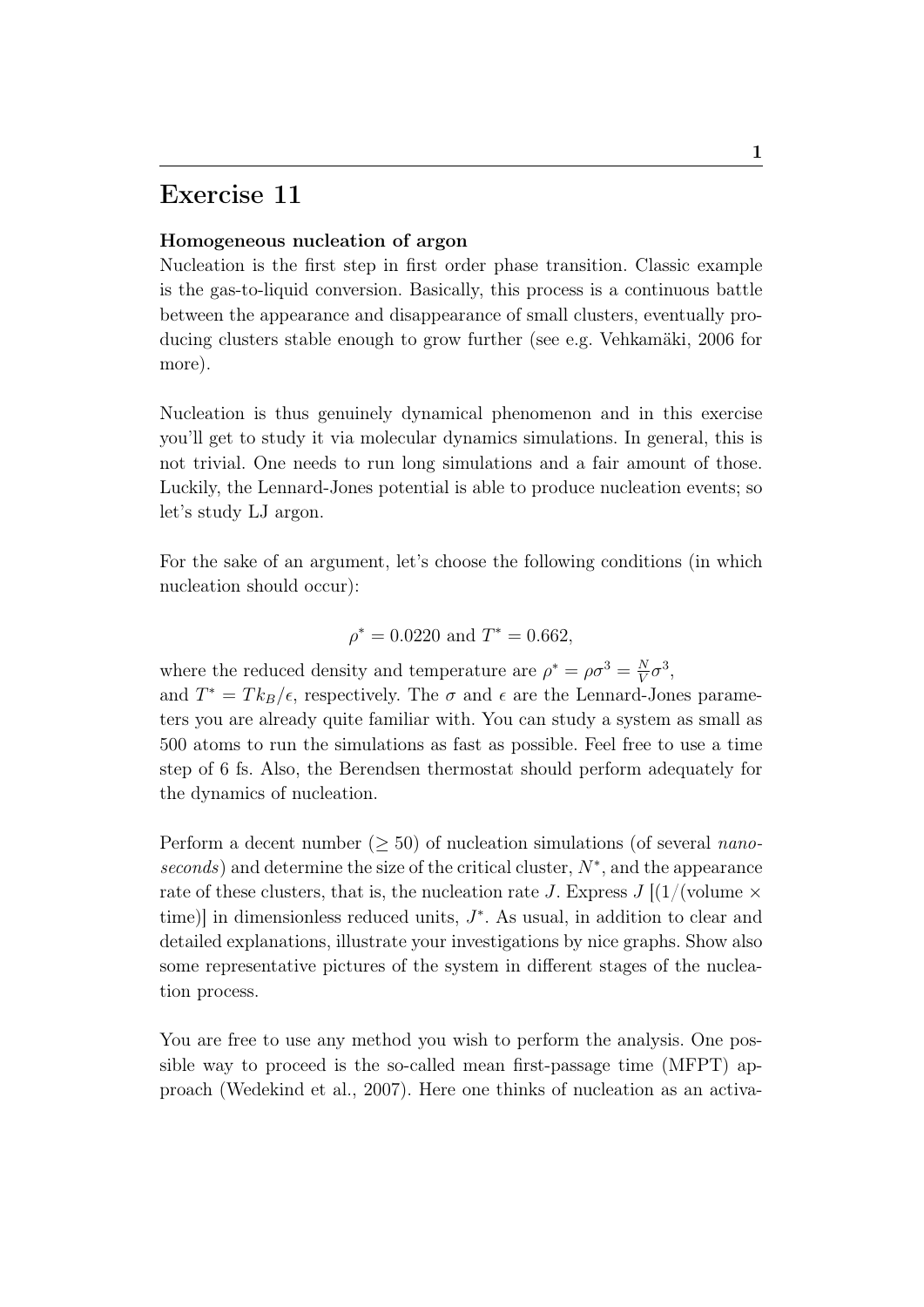tion process: there is a potential energy barrier to be surmounted. The rate at which the barrier is crossed is the nucleation rate and the cluster at the top of the barrier is the critical cluster. For such a process the MFPT  $\tau(N_0; a, b)$ is defined as the average elapsed time until the system starting out at some cluster size  $N_0$  leaves a prescribed domain  $(a,b)$  for the first time. In this case  $\tau$  can be given as

$$
\tau(N) = \frac{\tau_J}{2} \left( 1 + \text{erf}[c(N - N^*)] \right),
$$

where  $\tau_J$  and c are parameters, erf[x] is the error function,  $N^*$  is the critical cluster size and the nucleation rate can be obtained as  $\propto 1/2\tau(N^*)$  or as  $\propto 1/\tau_J$ . In practice, one needs to run simulations, record the first appearance times  $\tau$  of all the (relevant) cluster sizes N from each simulation run, and to take an average of these. This yields a set of values  $(N, \tau(N))$ . By fitting the given equation to this data, one then obtains  $N^*$  and J.

## Some practical considerations:

- you'll start with a box of gas with PBC "a bulk gas", however, during the simulations your gas-phase system clusters quite heavily: in the end you'll have an infinite amount of large clusters in very diluted gas... comment about this, what it means both simulationally and physically
- you'll produce a lot of data make sure that in your running scripts you delete the unnecessary files (or even better, do not print out those in the first place!)
- you can use the so-called Stillinger cluster definition: atoms belong to a cluster if they are within a radius of  $1.5\sigma$
- you might find the GROMACS function g\_clustsize quite handy!
- it takes some human and computer time to run and analyse the simulations – start now!

Please return your solutions into the box in the second floor lobby by Thursday afternoon (28NOV2013) if you want some feedback. Alternatively, you can return your solutions at the exercise session on Friday (29NOV2013), starting at 11:15. This is the last session during this course.